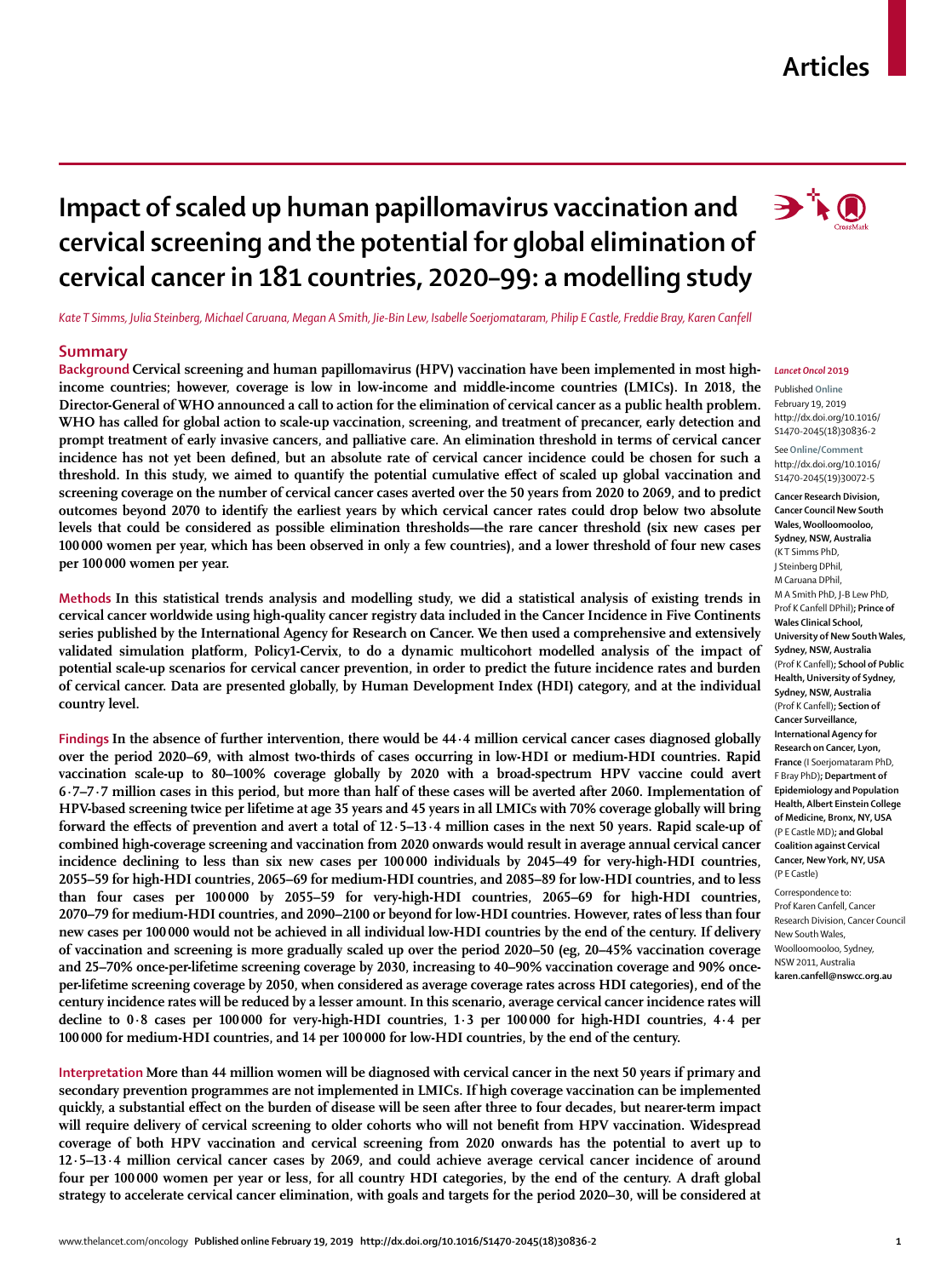**the World Health Assembly in 2020. The findings presented here have helped inform initial discussions of elimination targets, and ongoing comparative modelling with other groups is supporting the development of the final goals and targets for cervical cancer elimination.**

**Funding National Health and Medical Research Council (NHMRC) Australia, part-funded via the NHMRC Centre of Excellence for Cervical Cancer Control (C4; APP1135172).**

**Copyright © 2019 Elsevier Ltd. All rights reserved.**

## **Introduction**

An estimated 530000 cervical cancer cases were diagnosed globally in 2012, with 85% of these occurring in less developed regions.1 The average worldwide agestandardised incidence rate of cervical cancer in 2012 was 14 cases per 100 000 women.<sup>1</sup> First-generation human papillomavirus (HPV) vaccines, including the quadrivalent vaccine, Gardasil (Merck, Kenilworth, NJ, USA), and the bivalent vaccine, Cervarix (GlaxoSmithKline, London, UK), can prevent about 70% and 84% of cervical cancers, respectively (if the potential for cross-protection against certain non-vaccine-included types is confirmed for the bivalent vaccine). A next-generation nonavalent HPV

vaccine, Gardasil 9 (Merck), can prevent approximately 90% of cervical cancers. However, these vaccines do not treat pre-existing infections and related cervical abnormalities. Thus, several generations of women need effective cervical screening. In 2016, the American Society of Clinical Oncology (ASCO) released cervical screening guidelines<sup>2</sup> recommending screening for women aged 30–49 years one to three times per lifetime in lowerresource settings with primary HPV testing, on the basis of very strong evidence that HPV testing is a more effective, reliable, and adaptable method of screening (via the use of self-collected specimens) than traditional cytological methods.

## **Research in context**

## **Evidence before this study**

Although more than 30% of females aged 10–20 years in developed countries have received the human papillomavirus (HPV) vaccine, less than 3% had been vaccinated in less developed regions by 2014. More than 280 million vaccine doses have already been delivered worldwide, and Gavi, The Vaccine Alliance has articulated an aim to deliver another 30–40 million doses per year from 2020 onwards. Resource-stratified guidelines for cervical screening recommend HPV testing at least once per lifetime, even in low-income countries. WHO has called for global action towards scale-up of these proven approaches to cervical cancer prevention, towards the elimination of cervical cancer. However, the effect and timing on cervical cancer incidence of current vaccination coverage rates, the added benefit of Gavi achieving its targets, and the potential global effect of achieving uniform high-coverage HPV vaccination and screening is not well understood. We searched PubMed for studies published from Jan 1, 2010, to Sept 24, 2018, with the search terms "timing" or "timeline", "cervical cancer", and "elimination". English-only publications were included. Only one previous study that estimated the timeline to elimination of cervical cancer in any country was identified; this study, co-authored by some of us, estimated that Australia, a very-high-Human Development Index (HDI) country with early and high coverage implementation of both HPV vaccination and cervical screening, will achieve a cervical cancer incidence of less than four cases in 100000 women by 2035.

#### **Added value of this study**

Given current trends in cervical cancer incidence, and existing screening and vaccination coverage, the number of cervical

cancer cases per annum will increase from about 600000 in 2020, to 1·3 million in 2069, resulting in 44·4 million new cases of cervical cancer during this period, with almost two-thirds of the burden being in countries with low or medium HDI. Widespread coverage of both HPV vaccination and cervical screening from 2020 onwards has the potential to avert up to 12·5–13·4 million further cases by 2070 and could achieve an average cervical cancer incidence of less than four cases per 100000 in all country HDI categories, by the end of the century. This study highlights that, as we previously found in Australia, elimination of cervical cancer is possible in most countries, provided high-coverage screening and vaccination can be achieved.

## **Implications of all the available evidence**

The Director-General of WHO has announced a call to action for the elimination of cervical cancer as a public health problem, with intent to submit a resolution on a global cervical cancer elimination strategy at the World Health Assembly in 2020. The findings of this study reinforce that high priority should be given to the effective implementation of high-coverage cervical screening and HPV vaccination in low-income and middle-income countries. The study also suggests that if an annual elimination threshold of four cases per 100 000 were to be set, this threshold would be achievable as an average rate in each HDI category by the end of the century, but would not necessarily apply to all individual low-HDI countries. Our findings also imply that extremely rapid and effective scale-up of prevention interventions would be required to reach global average incidence rates approaching four per 100 000 women across all HDI categories by the end of the century.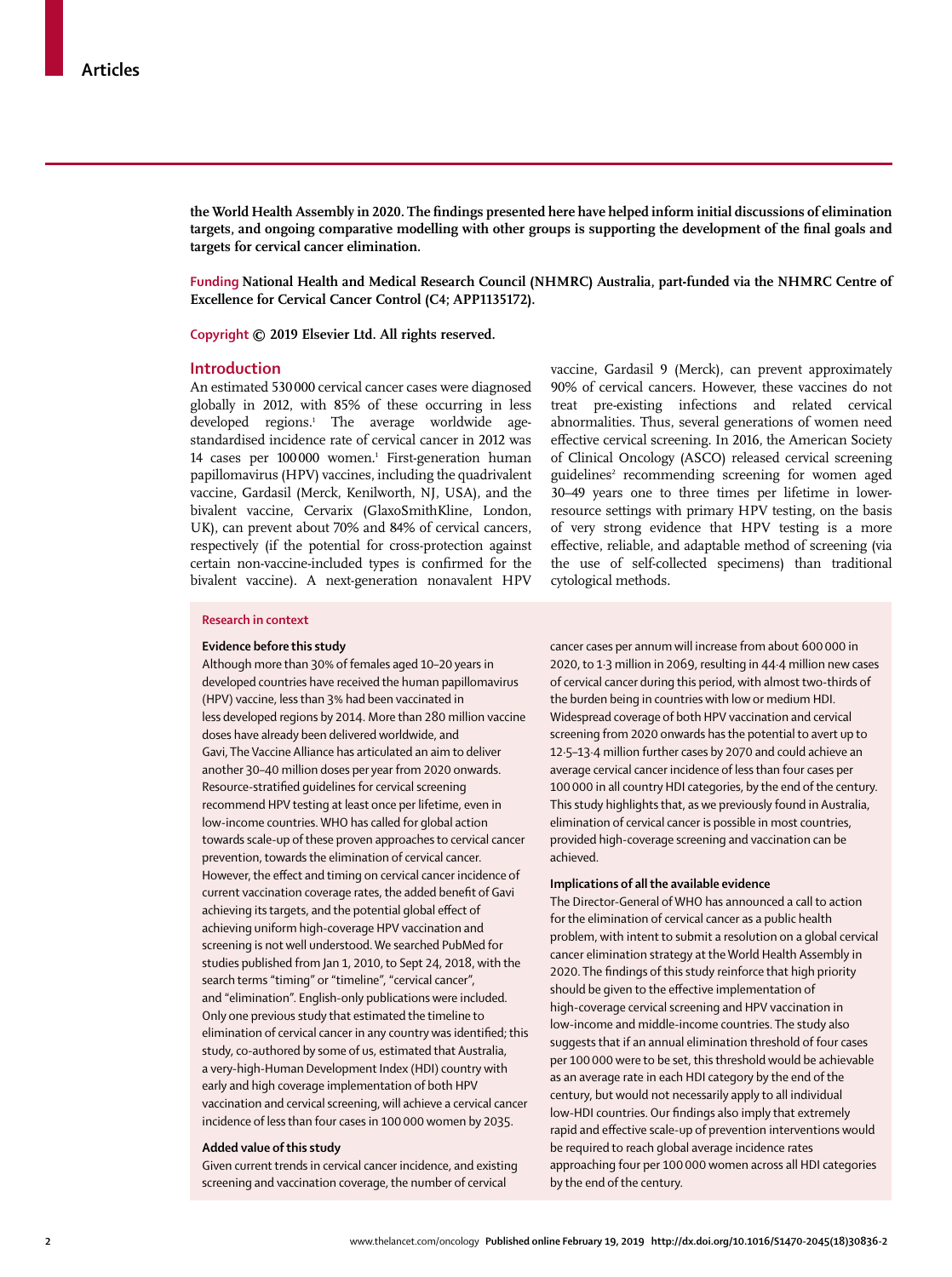Globally, considerable disparities exist between countries and within countries in terms of HPV vaccination and cervical cancer screening coverage rates. In 2008, overall screening uptake was reported to be 19% in low-income and middle-income countries (LMICs), compared with 63% in high-income regions.3 HPV vaccination coverage is much lower in LMICs than in high-income countries; by 2014, an estimated 33·6% of girls and women aged 10–20 years in high-income countries had received the full course of the HPV vaccine, compared with  $2.7\%$  of such females in LMICs. $^4$  Gavi, The Vaccine Alliance, has announced intent to provide support for the bivalent vaccine and quadrivalent vaccine pilot programmes in selected countries, with an aim to support delivery of 30–40 million doses of vaccine annually from 2022.5 Assuming a two-dose schedule, this programme could result in up to an additional 15–20 million girls and women vaccinated per annum in these countries (equivalent to 25–35% of the world's 10-year-old population); however, vaccine supply challenges could affect the achievability of these targets.<sup>6</sup>

Offsetting the effects of vaccination are population growth and ageing, which are likely to result in an increase in the number of cervical cancer diagnoses over the remainder of the century, particularly in LMICs, even in regions where cervical cancer incidence rates have been declining.7 Cervical cancer incidence has been in constant flux in the past half century, with the risk of cervical cancer in successive generations decreasing in some settings, due to effective cytology screening,78 and increasing in other settings, potentially because of sexual behavioural differences or HPV co-factor exposures in successive cohorts in the absence of screening intervention.9,10 These existing trends in cervical cancer incidence must be taken into account when considering the impact of future interventions. The long-term interplay of these factors with the time-delayed effects of vaccination, and the potential benefit of screening or adult HPV vaccination in hastening preventive effects, are not well understood.

In May, 2018, the Director-General of WHO called for "coordinated action globally to eliminate cervical cancer". This call has been supported by several key agencies, with intent to submit a resolution on a global cervical cancer elimination strategy at the World Health Assembly to be held in May, 2020. An elimination threshold in terms of cervical cancer incidence has not yet been defined as part of this process, but an absolute cervical cancer incidence could be chosen for such a threshold. Findings from our recent analysis showed that in view of current prevention efforts, rates of cervical cancer could fall below four cases per 100 000 women by 2021-35 in Australia; $n$  however, to date, quantitative estimates of the effect of the global implementation of massively scaled up vaccination and screening initiatives on cervical cancer rates and burden of disease (case numbers) are not available. Such estimates provide crucial background to future discussions of an appropriate threshold.

In this context, the current study aimed to predict the global burden of cervical cancer over the remainder of this century under a range of scenarios, including current country-specific uptake of HPV vaccination and screening, as well as the possibility of very rapid (or gradual) scale-up of HPV vaccination and cervical screening worldwide. We aimed to quantify the cumulative potential effects of increased global vaccination and screening coverage on cervical cancer cases averted during the 50 years from 2020–69 and to extend predictions of cervical cancer incidence rates to 2099 to capture the full effect of HPV vaccination, which takes many decades to be observed. Using these predictions, we aimed to identify the earliest years by which cervical cancer rates could drop below two absolute levels, which could be considered as potential elimination thresholds—the rare cancer threshold (six cases per 100 000 women per year as defined in Europe and Australia)<sup>12,13</sup> and a lower threshold (four cases per 100 000 women per year).

## **Methods**

## **Study design and data sources**

In this statistical trends analysis and modelling study, we used an extensively validated dynamic model of HPV transmission, HPV vaccination, cervical precancer, cancer survival, screening, diagnosis, and treatment (Policy1-Cervix).14–18 The platform has been used to do evaluations to inform current and future vaccination and screening policy decisions for a range of countries including Australia, England, New Zealand, the USA, and China. Details of model structure and function are provided in the appendix (pp 1–4).

We projected the global burden of cervical cancer using country-specific and age-specific incidence rates of cervical cancer for countries included in GLOBOCAN estimates for 2012 from the International Agency for Research on Cancer  $(IARC)$ ,<sup>1</sup> with corresponding population estimates and projections obtained from the UN Population Division<sup>19</sup> (data were available for 181 countries from GLOBOCAN and UN population projections, and of these, 177 were described in the Human Development Index [HDI] report). To capture and project trends in cervical cancer incidence caused by effects other than future screening or vaccination (given that vaccination and screening is being explicitly captured by Policy1-Cervix), we analysed high-quality cancer registry data from IARC's Cancer Incidence in Five Continents series using data from volumes 8–11 covering the 20-year period between 1993 and 2012. The analysis included 37 registries across 20 high-density countries in eight geographical regions representing countries across the four HDI categories (low, medium, high, and very high), which are based on the 2015 Human Development Report.20 Details on how Policy1-Cervix and the trends See **Online** for appendix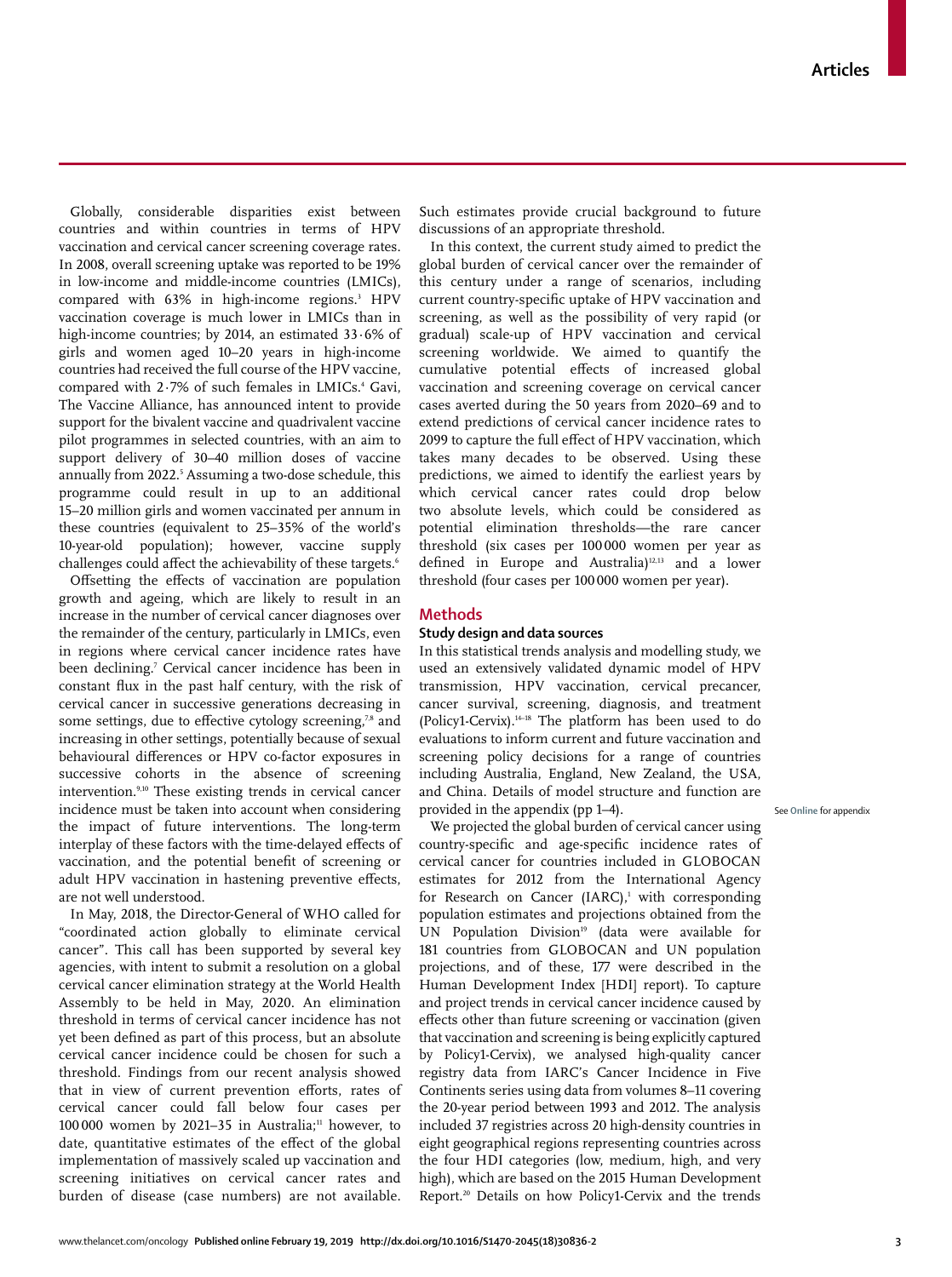|                         | 2023 | 2030 | 2045 | 2050 |
|-------------------------|------|------|------|------|
| Screening               |      |      |      |      |
| Very-high-HDI countries | 66%  | 70%  | 80%  | 90%  |
| High-HDI countries      | 50%  | 70%  | 80%  | 90%  |
| Middle-HDI countries    | 20%  | 40%  | 70%  | 90%  |
| Low-HDI countries       | 10%  | 25%  | 60%  | 90%  |
| Vaccination             |      |      |      |      |
| Very-high-HDI countries | 33%  | 45%  | 72%  | 90%  |
| High-HDI countries      | 14%  | 45%  | 72%  | 90%  |
| Middle-HDI countries    | 9%   | 30%  | 48%  | 60%  |
| Low-HDI countries       | 6%   | 20%  | 32%  | 40%  |

Assumed percentage of females within each HDI category who are vaccinated or screened. When simulating scale-up, we assumed a linear increase in vaccination and screening coverage rates between the coverage rates reported here for 2023, 2030, 2045, and 2050. We assumed screening would occur once per lifetime between the ages of 30 and 49 years, with a uniform probability of attending at any age in this range. HDI=Human Development Index.

*Table 1:* **Assumed percentage of females vaccinated and screened by 2023, 2030, 2045, and 2050 in the example gradual scale-up scenario**

> analysis are used to project the future rates and burden of cervical cancer estimates are in the appendix (pp 6–15).

## **Screening and vaccination scenario description**

Estimates of current screening and vaccination coverage are based on country-specific coverage rates from published sources<sup>4</sup> and from the Catalan Institute of Oncology HPV Information Centre.<sup>21</sup> We used country-specific data on the proportion of cancers attributable to vaccine-included types (appendix  $p$  16),<sup>21</sup> and took into account global observations that a higher proportion of cervical cancers are caused by HPV types 16 and 18 in women younger than age 40 years than in women older than 70 years.<sup>22</sup> We assumed 100% efficacy of HPV vaccination against new infections with vaccine-included types in females and males aged up to 26 years (in relevant scenarios) and also assumed 90% efficacy in females and males aged 16–49 years, and considered cross-protection against non-vaccineincluded types for the bivalent vaccine. Detailed assumptions are described in the appendix (pp 16–19).

When projecting cervical cancer incidence rates forward in time, we assumed that the population structure remains unchanged from the 2015 world population (so-called population year standardisation, as has been done in other evaluations for projected incidence rates), $23$  and we age standardised our rates to the 2015 world female population. The effects of year standardisation and age standardisation are discussed in the appendix (pp 35–40).

Results are presented at the global level and are stratified by the four HDI tiers (low, medium, high, and very high) for the 177 of 181 countries who had an HDI category. Results are also presented for all 181 individually.

When estimating the future incidence of cervical cancer, we assumed that current annual screening and vaccination coverage rates would be maintained, and we also considered six scenarios for further scale-up. First, Gavi commitments for HPV vaccine support are achieved in targeted countries by 2020 (appendix p 18). We assume that 50–80% coverage is achieved in girls aged 10 years in these countries, resulting in 27–39 million HPV vaccine doses required from 2020, similar to that predicted in the 2017 supply and procurement roadmap.<sup>5</sup> Second, 80–100% vaccination coverage is achieved globally from 2020 onwards in girls aged 12 years across all countries. Third, HPV testing (or other screening technology with equivalent high sensitivity and performance) twice per lifetime, at ages 35 years and 45 years, with 70% of the total population of age-eligible women attending each test, is implemented in all countries without existing cervical screening (and countries in which screening is done but coverage is <30%) from 2020 onwards, in line with the resource-stratified ASCO guidelines;<sup>2</sup> we assumed that 85% of women with screen-positive results would comply with follow-up recommendations. Fourth, 80–100% vaccination coverage is achieved globally in girls aged 12 years from 2020 onwards across all countries (using a nonavalent vaccine or another vaccine with equivalent broad-spectrum protection), and HPV testing twice per lifetime at ages 35 years and 45 years with 70% coverage is achieved from 2020 onwards (with screening assumptions as previously described). Fifth, 80–100% vaccination coverage is achieved with a broadspectrum vaccine with nonavalent vaccine-equivalent protection for both girls and boys aged 12–15 years and 70% vaccination coverage is achieved as a one-off catchup in the year 2020 for females and males aged 16–49 years (an exploratory strategy known as HPV-FASTER, for which cost-effectiveness has not been shown; also note that licensing of vaccines in various jurisdictions is only to age 45 years); we assumed that the vaccine was 90% effective at preventing new infections in women and men older than 26 years who are currently uninfected (regardless of whether they were previously exposed) and 100% effective for younger ages. Sixth, a more gradual scale-up, in which increasing screening coverage once per lifetime between ages 30–49 years (with a uniform probability of attending between these ranges) and vaccination with the nonavalent vaccine in girls aged 12 years is achieved gradually from 2023–50, with slower scale-up for less developed regions (table 1; appendix p 18).

When modelling screening, we assumed that HPV DNA testing (or a test with equivalent performance characteristics) was used. Test accuracy, compliance, and downstream management of women who are HPV positive were based on a model of screening in rural China.24 We assumed that 85% of women who were HPV positive at screening were appropriately managed and treated. More detailed screening-related assumptions are described in the appendix (pp 16–20).

## **Sensitivity analysis**

We did a sensitivity analysis by varying key parameters in the model, including UN population projection estimates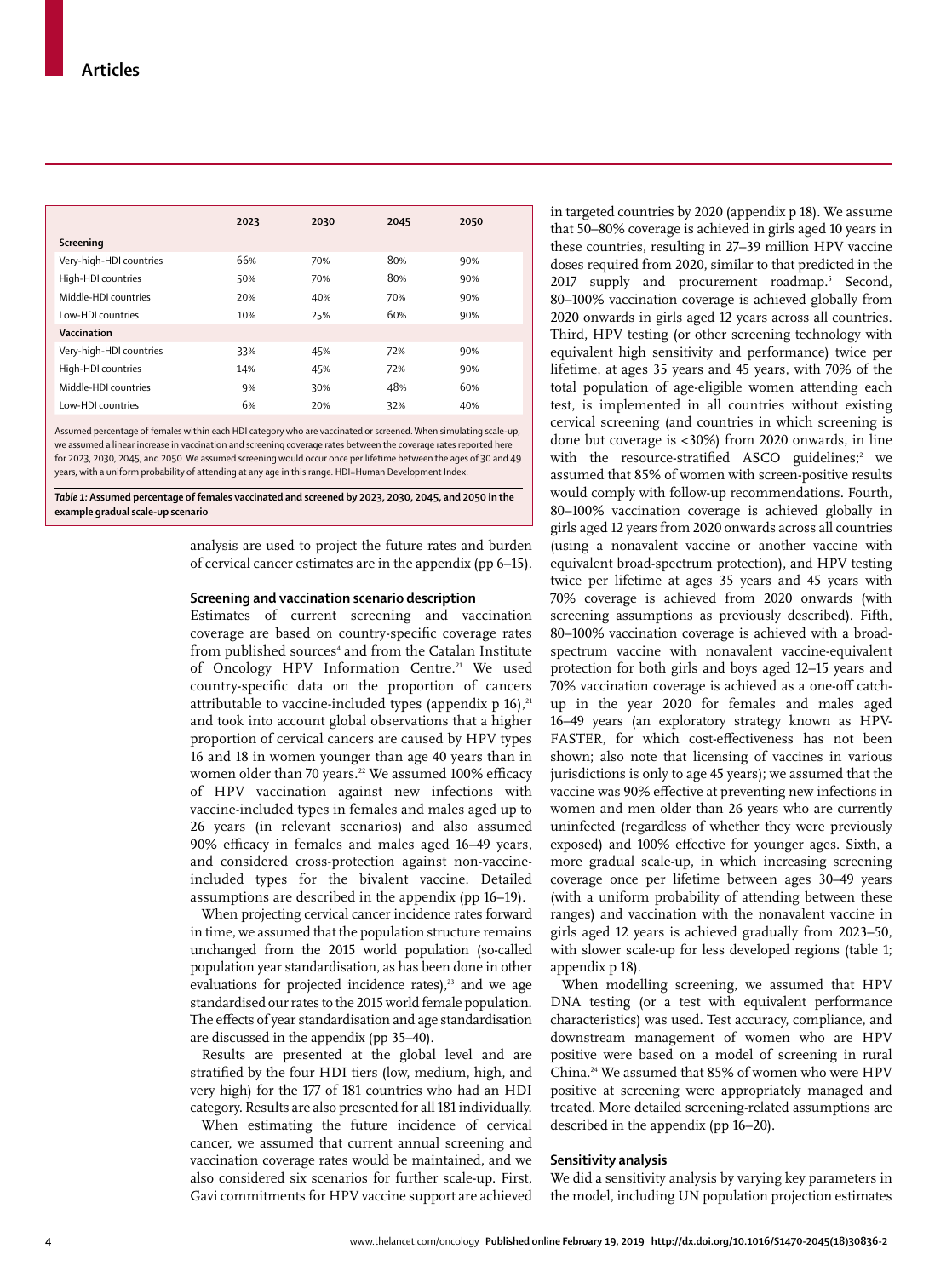(low variant and high variant estimates as lower and upper ranges), future trends assumptions (using lower and upper CI estimates), herd effects from vaccination (baseline and no herd effects as upper and lower ranges), and screening coverage (40–80% as lower and upper ranges), as described in the appendix (pp 33–40). We also did an extensive sensitivity analysis around the effect of population year and standardisation (appendix pp 32–39).

## **Role of the funding source**

The funder of the study had no role in study design, data collection, data analysis, data interpretation, or writing of the report. The corresponding author had full access to all the data in the study and had final responsibility for the decision to submit for publication.

## **Results**

In the absence of further change in cervical screening coverage or vaccination coverage, we found that the annual global number of cervical cancer cases is predicted to increase from about 600000 in 2020 to 1·3 million in 2069 because of population growth and ageing, as well as changes in underlying risk factor exposures in populations (including changes in HPV exposure in successive cohorts and changes in distribution of exposure to HPV lifestyle co-factors in populations, including HIV, smoking, use of oral contraceptives, parity, and age of first full-term pregnancy), which are captured in the analysis of cervical cancer incidence trends. The combined effect of these factors is predicted to result in a total 44·4 million new cases over the 50 year period (figure 1A; table 2). In the absence of current vaccination coverage (approximately 7·5% globally), an additional 1·3 million cancer cases would have occurred from 2020 to 2069 (figure 1A). If Gavi vaccination targets are met with the quadrivalent vaccine, bivalent vaccine, or the nonavalent vaccine, then 1·5–2·5 million cases of cervical cancer could be averted by 2069 for the quadrivalent vaccine, 1·8–2·9 million cases for the bivalent vaccine (if cross-protection against some non-vaccine-included-types is sustained), or 2·0–3·1 million cases for the nonavalent vaccine. At 80–100% coverage with the nonavalent vaccine, 6·7–7·7 million cases of cervical cancer will be averted (15–17% reduction), but more than half of these averted cases will occur in the last decade of this period (2060–69). If women are offered two screenings during their lifetime in addition to high-coverage nonavalent vaccination, an earlier impact will be achieved, with an additional 5·7–5·8 million cases averted, resulting in a total of 12·5–13·4 million cases averted over this period (28–30% reduction). If high coverage vaccination is achieved for female and male individuals aged 12–49 years (HPV-FASTER; exploratory analysis), 14·0–14·3 million cancer cases could be averted.

Figure 2A and table 3 show the projected burden of cervical cancer by HDI category. Given current screening and vaccination annual coverage rates,



*Figure 1:* **Projected global number of cervical cancer cases in 2020–99 (A) and projected age-standardised**  Year **incidence rate of cervical cancer (B), given alternate vaccination and screening scenarios** Shaded regions represent the range of outcomes from lowest to highest vaccination coverage considered in each scenario. Age-standardised incidence rate calculated using the 2015 world female population for ages 0–84 years.<sup>19</sup> HPV4=tetravalent vaccine. HPV2=bivalent vaccine. HPV9=nonavalent vaccine.

around two-thirds of the world's 44·4 million incident cervical cancer cases predicted over the period 2020–69 will occur in countries indexed as having a low or medium HDI. If rapid scale-up to 80–100% coverage with a broad-spectrum vaccine (eg, the nonavalent vaccine) is achieved together with two screenings per lifetime, three-quarters of the global 12·5–13·4 million cases would be averted in countries indexed as low HDI and medium HDI.

Combined implementation of high-coverage nonavalent vaccination and two screenings per lifetime (ie, rapid scale-up scenario) will result in cervical cancer incidence decreasing to six cases per 100000 women per year from 2045–49 in very-high HDI countries, 2055–59 in high-HDI countries, 2065–69 in medium-HDI countries, and 2085–89 in low-HDI countries, and below four cases per 100000 from 2055–59 in very-high HDI countries, 2065–69 in high-HDI countries, 2070–79 in medium-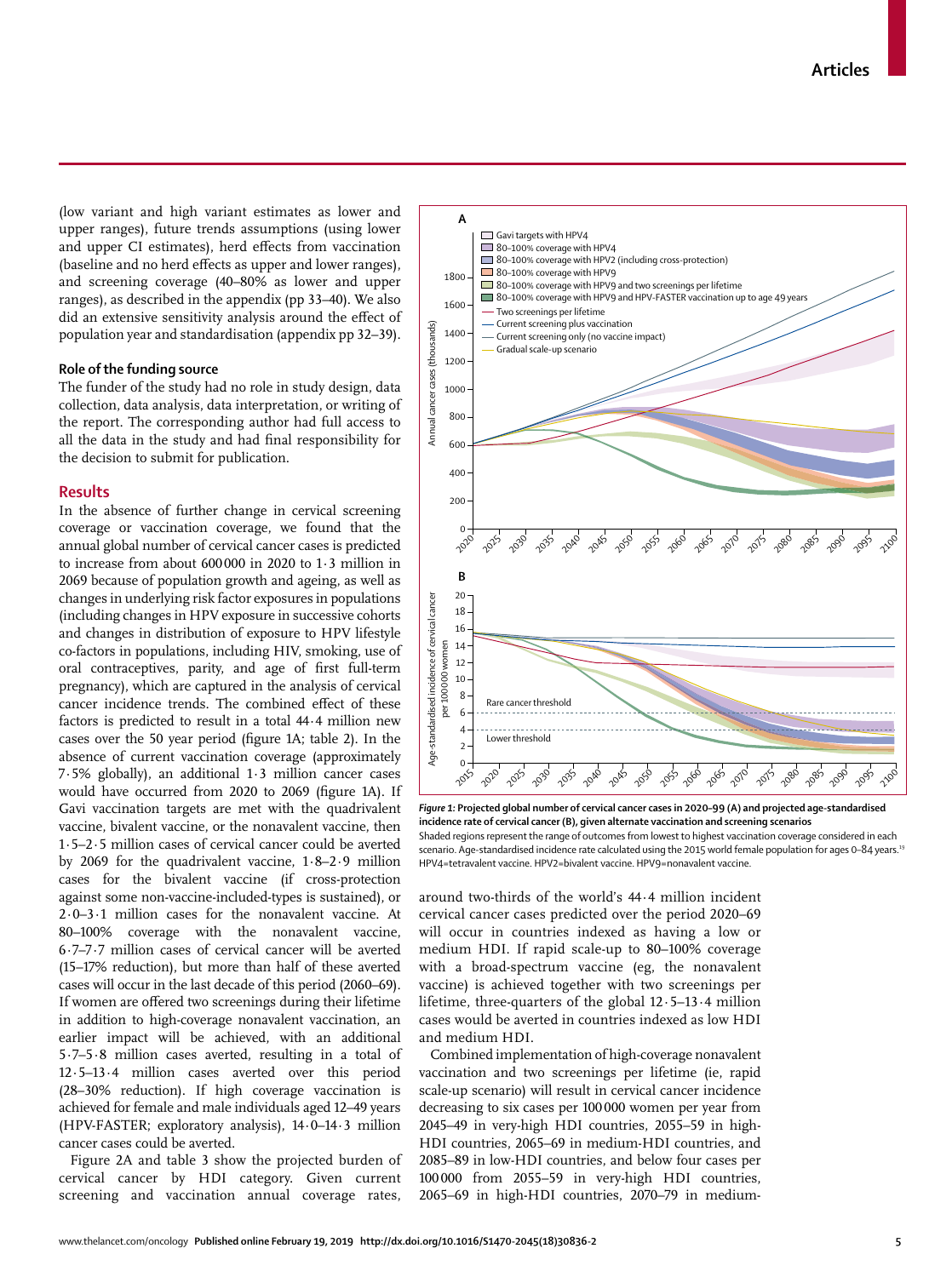| Total cases over 2020-69                                                                                                         | screening<br>and vacci-<br>Current<br>nation<br>44.4 | 42.0-42.9<br>$t$ argets $^*$<br>HPV4<br>with<br>Gavi | $-42.6$<br>$t$ ar gets $*$<br>HPV <sub>2</sub><br>with<br>Gavi<br>41.5 | 41.3-42.5<br>$t$ argets $^*$<br>HPV9<br>with<br>Gavi | female-only<br>coverage<br>with HPV4<br>38.4-39.5<br>80-100%<br>vaccine | coverage with<br>HPV2<br>female-only<br>$37.3 - 38.4$<br>80-100%<br>vaccine | female-only<br>coverage<br>with HPV9<br>80-100%<br>$36 - 7 - 37 - 7$<br>vaccine | vaccination<br>lifetime at<br>Screening<br>coverage<br>twice per<br>and no<br>70%<br>37.2 | coverage<br>with HPV4<br>Screening<br>32-5-33-5<br>80-100%<br>twice per<br>lifetime<br>female-<br>vaccine<br>$\frac{1}{6}$<br>and | lifetimeand<br>female-only<br>coverage<br>with HPV2<br>Screening<br>$31.6 - 32.5$<br>80-100%<br>twice per<br>vaccine | lifetime and<br>female-only<br>with HPV9<br>Screening<br>80-100%<br>coverage<br>$31.1 - 31.9$<br>twice per<br>vaccine | coverage with<br>males for ages<br>(HPV-FASTER)<br>females and<br>16-49 years<br>12-15 years<br>vaccination<br>coveragein<br>$30.2 - 30.5$<br>80-100%<br>HPV9for<br>and 70%<br>vaccine<br>ages | scenario<br>scale-up<br>Gradual<br>38.4 |
|----------------------------------------------------------------------------------------------------------------------------------|------------------------------------------------------|------------------------------------------------------|------------------------------------------------------------------------|------------------------------------------------------|-------------------------------------------------------------------------|-----------------------------------------------------------------------------|---------------------------------------------------------------------------------|-------------------------------------------------------------------------------------------|-----------------------------------------------------------------------------------------------------------------------------------|----------------------------------------------------------------------------------------------------------------------|-----------------------------------------------------------------------------------------------------------------------|------------------------------------------------------------------------------------------------------------------------------------------------------------------------------------------------|-----------------------------------------|
| Total cases averted (percentage                                                                                                  | ≨                                                    | $1.5 - 2.5$                                          | $1.8 - 2.9$                                                            | $2.0 - 3.1$                                          | $4.9 - 6.0$<br>$(11 - 14\%)$                                            | $6.1 - 7.1$                                                                 | $6 - 7 - 7$                                                                     | 7.2                                                                                       | 11.0-11.9                                                                                                                         | $11.9 - 12.8$                                                                                                        | $12 - 5 - 13 - 4$                                                                                                     | 14.0-14.3                                                                                                                                                                                      | 61                                      |
| decrease compared with current<br>screening and vaccination)                                                                     |                                                      | $(3 - 6\%)$                                          | $(4 - 7%)$                                                             | $(4 - 7%)$                                           |                                                                         | $(14 - 16%)$                                                                | $(15 - 17%)$                                                                    | (16%)                                                                                     | $(25 - 27%)$                                                                                                                      | $(27 - 29%)$                                                                                                         | $(28 - 30\%)$                                                                                                         | $(31 - 32%)$                                                                                                                                                                                   | (14% )                                  |
| Total cases averted over 2020-29                                                                                                 | и.                                                   | $\circ$                                              | $\circ$                                                                | $\circ$                                              | $\circ$                                                                 | $\circ$                                                                     | $\circ$                                                                         | 0.4                                                                                       | $0 - 4 - 0.4$                                                                                                                     | $0 - 4 - 0.4$                                                                                                        | $0 - 4 - 0 - 4$                                                                                                       | $\circ$                                                                                                                                                                                        | $\circ$                                 |
| Total cases averted over 2030-39                                                                                                 |                                                      | $\circ$                                              | $\circ$                                                                | $\circ$                                              | $0.1 - 0.1$                                                             | $0.1 - 0.1$                                                                 | $0.1 - 0.1$                                                                     | $\ddot{1}$                                                                                | $1.4 - 1.4$                                                                                                                       | $1.4 - 1.5$                                                                                                          | $1 - 5 - 1 - 5$                                                                                                       | $0.3 - 0.3$                                                                                                                                                                                    | 0.2                                     |
| Total cases averted over 2040-49                                                                                                 | ÷                                                    | $0.1 - 0.2$                                          | $0.1 - 0.2$                                                            | $0.2 - 0.3$                                          | $0.4 - 0.5$                                                             | $0 - 5 - 0.6$                                                               | $0 - 6 - 0.7$                                                                   | 1.6                                                                                       | $2.1 - 2.1$                                                                                                                       | $2.1 - 2.2$                                                                                                          | $2.2 - 2.3$                                                                                                           | $1.8 - 1.9$                                                                                                                                                                                    | 0.7                                     |
| Total cases averted over 2050-59                                                                                                 | ÷                                                    | $0.4 - 0.7$                                          | $0.5 - 0.8$                                                            | $0.5 - 0.9$                                          | $1.3 - 1.7$                                                             | $1 - 7 - 2 - 0$                                                             | $1.8 - 2.2$                                                                     | $\ddot{5}$                                                                                | $2.9 - 3.2$                                                                                                                       | $3 - 3 - 4$                                                                                                          | $3.3 - 3.6$                                                                                                           | $4 - 5 - 4.6$                                                                                                                                                                                  | 2.8                                     |
| Total cases averted over 2060-69                                                                                                 | $\ddot{\phantom{a}}$                                 | $1.0 - 1.6$                                          | $1.1 - 1.8$                                                            | $1.2 - 2.0$                                          | $3.1 - 3.8$                                                             | $3.8 - 4.4$                                                                 | $4.2 - 4.8$                                                                     | 2.1                                                                                       | $4.2 - 4.8$                                                                                                                       | $4.8 - 5.3$                                                                                                          | $5.2 - 5.7$                                                                                                           | $7 - 3 - 7 - 4$                                                                                                                                                                                | 3.3                                     |
| Total cases over 2020-99<br>extended impact                                                                                      | 87.7                                                 | 74-6-79-6                                            | $-78.2$<br>72.5                                                        | $71.3 - 77.4$                                        | 56-4-61-7                                                               | $51.1 - 55.2$                                                               | 48.1-51.5                                                                       | 72.9                                                                                      | 48.6-53.2                                                                                                                         | 43.9-47.5                                                                                                            | 41.2-44.2                                                                                                             | $38.4 - 39.0$                                                                                                                                                                                  | 60.7                                    |
| Total cases averted over 2020-99<br>(percentage decrease compared<br>vaccination), extended impact<br>with current screening and | ₹                                                    | $8 - 13 - 13$<br>$(9 - 15%)$                         | $9 - 5 - 15 - 2$<br>$(11 - 17%)$                                       | $10-3 - 16-4$<br>$(12 - 19%)$                        | 26.0-31.3<br>(30-36%)                                                   | $32.5 - 36.6$<br>(37-42%)                                                   | 36.2-39.7<br>$(41 - 45%)$                                                       | $14.8$<br>(17%)                                                                           | 34-6-39-1<br>(39-45%)                                                                                                             | 40-3-43-9<br>(46-50%)                                                                                                | 43-5-46-5<br>(50-53%)                                                                                                 | 48-7-49-3<br>$(55 - 56%)$                                                                                                                                                                      | (31%)<br>27.0                           |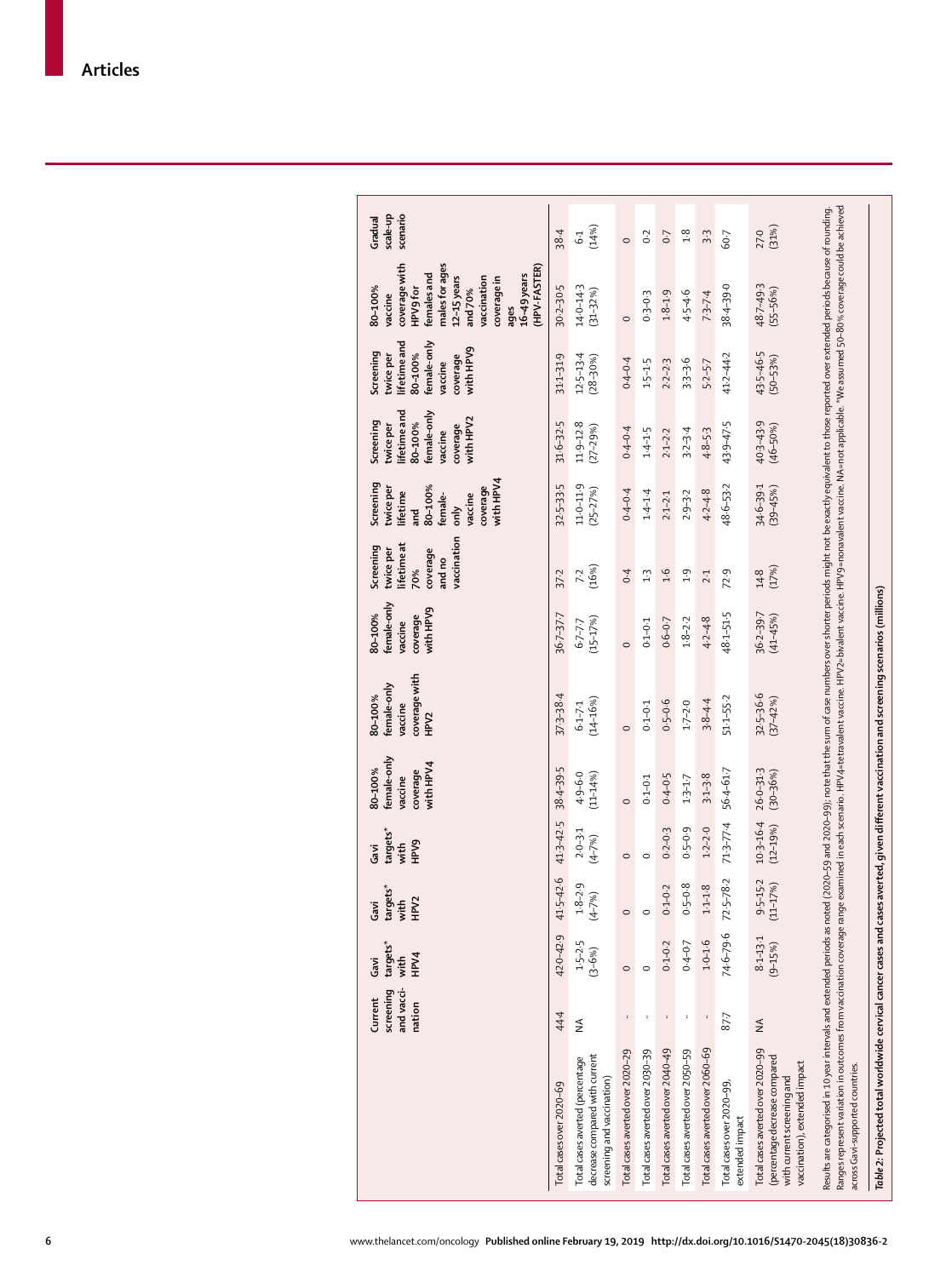HDI countries, and 2090–2100 and beyond in low-HDI countries (figure 1B, table 4). If delivery of vaccination and screening is more gradually scaled-up over the period 2020–50 (eg, 20–45% vaccination coverage and 25–70% once-per-lifetime screening coverage by 2030, increasing to 40–90% vaccination coverage and 90% once-per-lifetime screening coverage by 2050, when considered as average coverage rates across HDI categories), end of the century



*Figure 2:* **Predicted number of cervical cancer cases worldwide by country HDI category (A) and predicted age-standardised incidence rate of cervical cancer by country HDI category (B), under a range of interventions** The width of the coloured regions represents the upper and lower bound of vaccination coverage. Age-standardised incidence rate calculated using the 2015 world female population for ages 0-84 years.<sup>19</sup> For very-high-HDI countries, the estimates take into account the ongoing benefits of the implementation of high-coverage screening programmes for long periods of time (>10 years) in many of these countries. However, we did not explicitly model future improvements to these programmes via increased coverage or implementation of routine primary HPV testing. HDI estimates for North Korea, Somalia, Puerto Rico, and Réunion (France) were not available from the Human Development Report, and they are therefore not included in this subgroup analysis (although country-level predictions for these countries are presented in the appendix pp 21–31). ASR=age-standardised rate. HPV4=tetravalent vaccine. HPV2=bivalent vaccine. HPV9=nonavalent vaccine.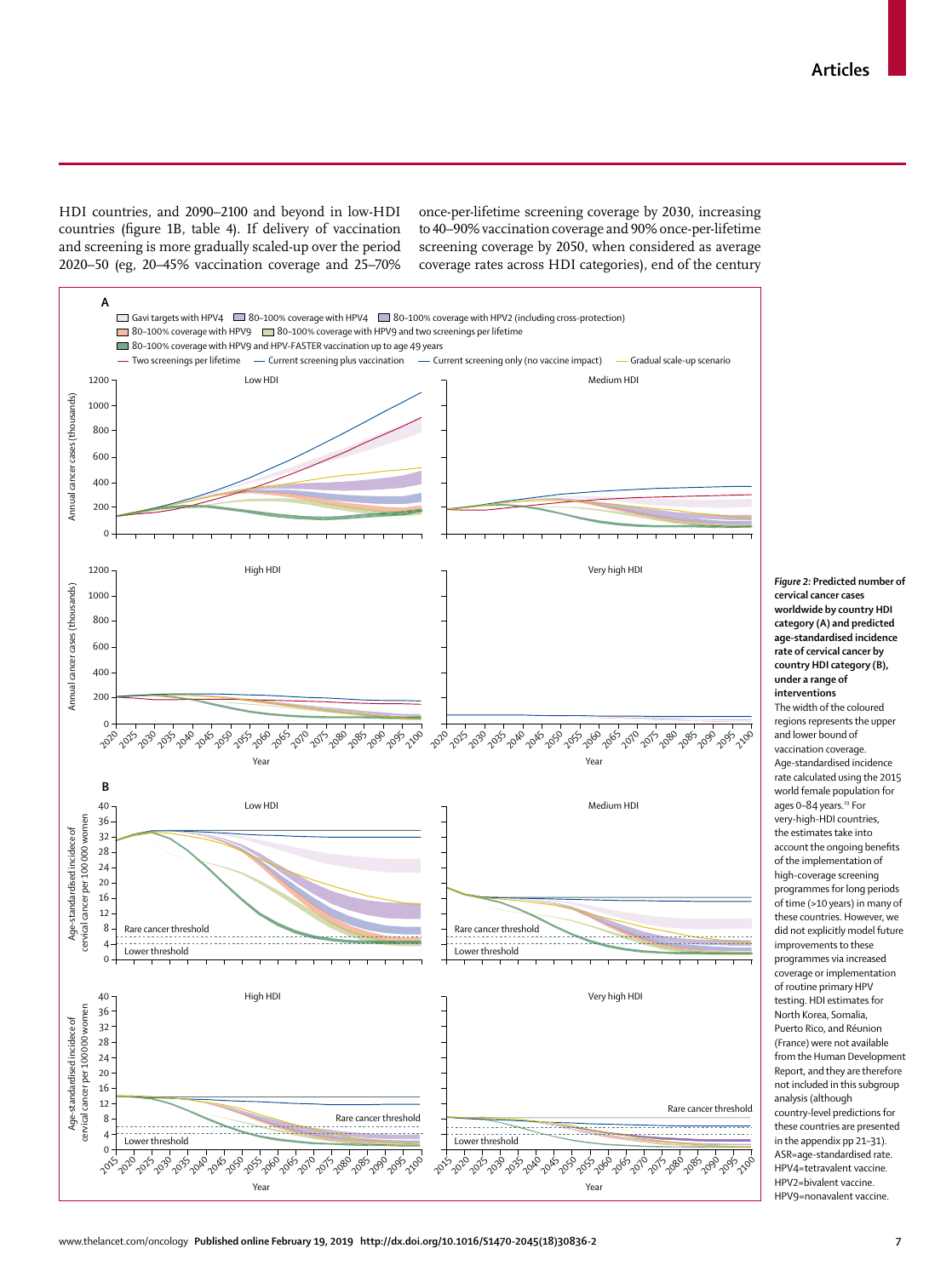|                                                                                                 | (percentage<br>vaccination<br>screening<br>ofworld<br>Current<br>total)<br>nd<br>and | Gavi targets<br>with HPV9* | coverage with<br>female-only<br>80-100%<br>vaccine<br>HPV4 | female-only<br>with HPV2<br>80-100%<br>coverage<br>vaccine | female-only<br>with HPV9<br>80-100%<br>coverage<br>vaccine | vaccination<br>lifetimeat<br>Screening<br>twice per<br>coverage<br>and no<br>70% | Screening twice<br>per lifetime and<br>coverage with<br>female-only<br>80-100%<br>vaccine<br>HPV4 | vaccine coverage<br>per lifetime and<br>Screening twice<br>female-only<br>with HPV2<br>80-100% | female-only vaccine<br>per lifetime and<br>Screening twice<br>coverage with<br>80-100%<br>HPV9 | vaccine coverage<br>coverage in ages<br>ages 12-15 years<br>with HPV9 for<br>both sexes for<br>(HPV-FASTER)<br>$16-49$ years<br>vaccination<br>80-100%<br>and 70% | scenario<br>scale-up<br>Gradual |
|-------------------------------------------------------------------------------------------------|--------------------------------------------------------------------------------------|----------------------------|------------------------------------------------------------|------------------------------------------------------------|------------------------------------------------------------|----------------------------------------------------------------------------------|---------------------------------------------------------------------------------------------------|------------------------------------------------------------------------------------------------|------------------------------------------------------------------------------------------------|-------------------------------------------------------------------------------------------------------------------------------------------------------------------|---------------------------------|
| Low HDI                                                                                         |                                                                                      |                            |                                                            |                                                            |                                                            |                                                                                  |                                                                                                   |                                                                                                |                                                                                                |                                                                                                                                                                   |                                 |
| Total cases over 2020-69                                                                        | (37%)<br>16.3                                                                        | $14 - 7 - 15 - 3$          | 13-4-15-0                                                  | $12.8 - 13.3$                                              | $12 - 5 - 13 - 0$                                          | $13 - 2$                                                                         | 11.0-12.4                                                                                         | $10 - 5 - 11 - 3$                                                                              | $10.3 - 10.6$                                                                                  | $9 - 7 - 9.9$                                                                                                                                                     | 13.6                            |
| decrease compared with current<br>Total cases averted (percentage<br>screening and vaccination) | $\lessgtr$                                                                           | $1.0 - 1.6$<br>(10%)       | $1.3 - 2.9$<br>(18%)                                       | $3.0 - 3.5$<br>(21%)                                       | $3 - 3 - 3.8$<br>(23%)                                     | (19%)<br>$\overline{3}$ :1                                                       | $3.9 - 5.3$<br>(32%)                                                                              | 5.0-5-7<br>(35%)                                                                               | $5.6 - 6.0$<br>(37%)                                                                           | $6.4 - 6.6$<br>(40%)                                                                                                                                              | (16%)<br>2.7                    |
| Medium HDI                                                                                      |                                                                                      |                            |                                                            |                                                            |                                                            |                                                                                  |                                                                                                   |                                                                                                |                                                                                                |                                                                                                                                                                   |                                 |
| Total cases over 2020-69                                                                        | (31%)<br>$13-7$                                                                      | $12.2 - 12.7$              | $11.8 - 12.5$                                              | 11-5-11-9                                                  | $11.4 - 11.7$                                              | 11.1                                                                             | $9.8 - 10.3$                                                                                      | $9.5 - 9.9$                                                                                    | $9.4 - 9.7$                                                                                    | $9 - 1 - 9 - 2$                                                                                                                                                   | $11-7$                          |
| decrease compared with current<br>Total cases averted (percentage<br>screening and vaccination) | ≨                                                                                    | $1.0 - 1.5$<br>(11%)       | $1.2 - 1.9$<br>(14%)                                       | $1.8 - 2.1$<br>(16%)                                       | $2.0 - 2.3$<br>(17%)                                       | (19%)<br>2.5                                                                     | $3.4-3.9$<br>(29%)                                                                                | $3.8 - 4.2$<br>(30%)                                                                           | $4.0 - 4.3$<br>(31%)                                                                           | $4 - 5 - 4.6$<br>(34%                                                                                                                                             | (15%)<br>$2-0$                  |
| High HDI                                                                                        |                                                                                      |                            |                                                            |                                                            |                                                            |                                                                                  |                                                                                                   |                                                                                                |                                                                                                |                                                                                                                                                                   |                                 |
| Total cases over 2020-69                                                                        | (25%)<br>11.3                                                                        | 11.3-11.3                  | $10.2 - 10.5$                                              | $10-1-10-3$                                                | $10-0-10-2$                                                | 9.6                                                                              | $8.8 - 9.0$                                                                                       | $8 - 6 - 8.8$                                                                                  | $8 - 5 - 8 - 7$                                                                                | $8.4 - 8.5$                                                                                                                                                       | $10-1$                          |
| decrease compared with current<br>Total cases averted (percentage<br>screening and vaccination) | $\lessgtr$                                                                           | $\circ$                    | $0.9 - 1.1$<br>(9%)                                        | $1.0 - 1.3$<br>(11%)                                       | $1.2 - 1.4$<br>(12%)                                       | (15%)<br>$\ddot{1}$                                                              | $2.3 - 2.5$<br>(22%)                                                                              | $2.5 - 2.7$<br>(24%)                                                                           | $2.6 - 2.8$<br>(24%)                                                                           | $2.8 - 2.9$<br>(25%)                                                                                                                                              | (10%)<br>1.2                    |
| Very high HDI                                                                                   |                                                                                      |                            |                                                            |                                                            |                                                            |                                                                                  |                                                                                                   |                                                                                                |                                                                                                |                                                                                                                                                                   |                                 |
| Total cases over 2020-69                                                                        | $3-2$<br>(7%)                                                                        | $3.2 - 3.2$                | $3 - 0 - 3 - 0$                                            | $2.9 - 3.0$                                                | $2.8 - 2.9$                                                | $3-2$                                                                            | $3 - 0 - 3 = 0$                                                                                   | $2.9 - 3.0$                                                                                    | $2.8 - 2.9$                                                                                    | 2.8                                                                                                                                                               | 2.9                             |
| decrease compared with current<br>Total cases averted (percentage<br>screening and vaccination) | $\frac{1}{2}$                                                                        | $\circ$                    | $0.1 - 0.2$<br>(6%)                                        | $0.2 - 0.3$<br>(8%)                                        | $0.2 - 0.3$<br>(10%)                                       | $\circ$                                                                          | $0.1 - 0.2$<br>(6%)                                                                               | $0.2 - 0.3$<br>$(8%)$                                                                          | $0.2 - 0.3$<br>(10%)                                                                           | $0 - 2 - 0.3$<br>(10%)                                                                                                                                            | (7%)<br>0.2                     |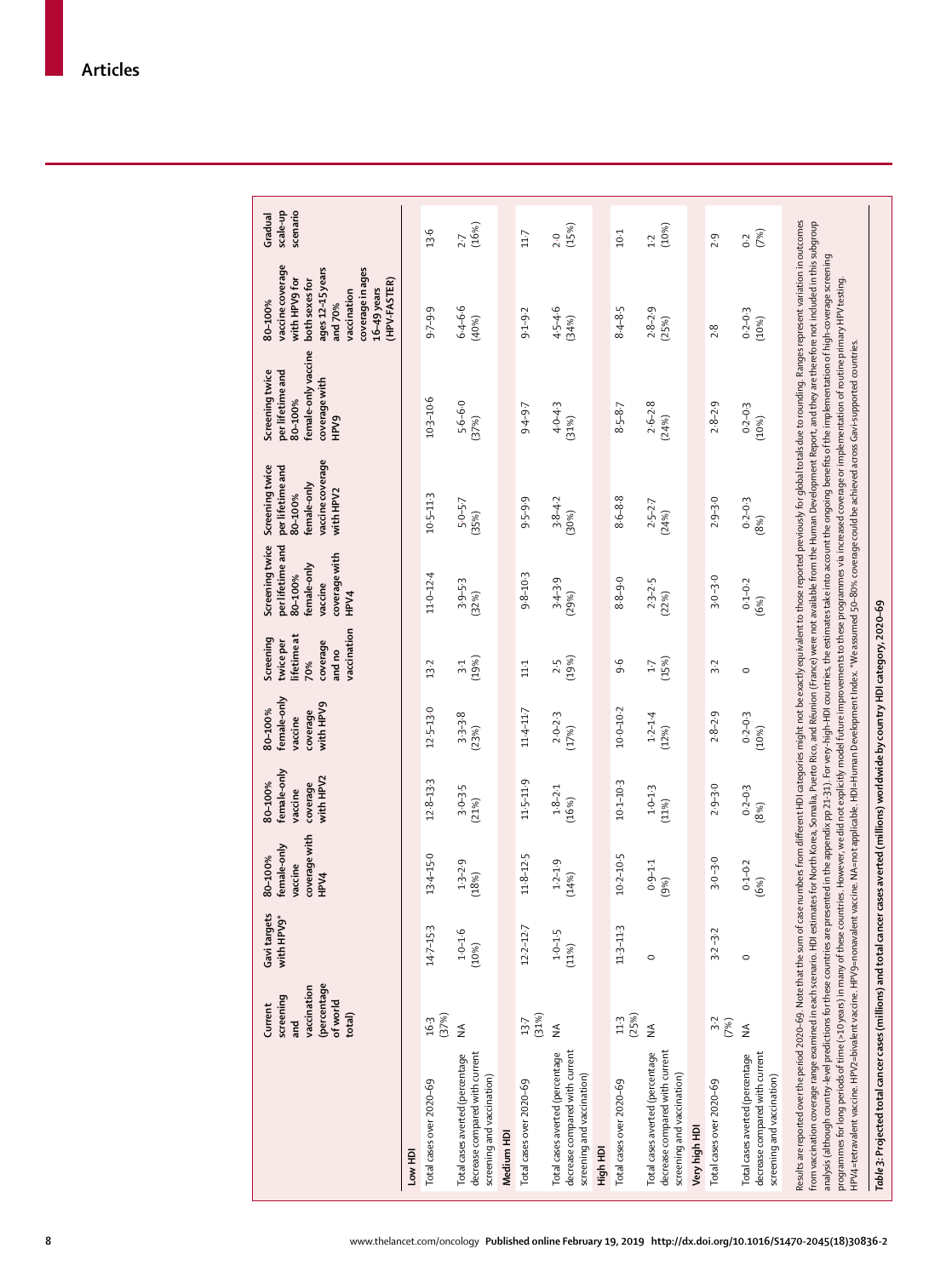|                                                                                                                                                                                                                                             | Very high HDI | High HDI | Medium HDI | Low HDI           | Worldwide<br>mean |
|---------------------------------------------------------------------------------------------------------------------------------------------------------------------------------------------------------------------------------------------|---------------|----------|------------|-------------------|-------------------|
| Rare cancer threshold (six cases per 100 000)                                                                                                                                                                                               | 2045-49       | 2055-59  | 2065-69    | 2085-89           | 2060-69           |
| Lower threshold (four cases per 100 000)                                                                                                                                                                                                    | 2055-59       | 2065-69  | 2070-79    | 2090-2100 onwards | 2070-79           |
| HDI=Human Development Index.                                                                                                                                                                                                                |               |          |            |                   |                   |
| Table 4: Timeline by mean annual cervical cancer incidence decrease to less than the rare cancer threshold (six cases per 100 000 women) or a threshold of<br>four cases per 100 000, by country HDI category, for rapid scale-up scenarios |               |          |            |                   |                   |

incidence rates will be reduced by a lesser amount. In this gradual scale-up scenario, average cervical cancer incidence rates will decline to 0·8 cases per 100000 for very-high-HDI countries, 1·3 per 100000 for high-HDI countries, 4·4 per 100000 for medium-HDI countries, and 14 per 100000 for low-HDI countries by the end of the century (figure 2b). Under the gradual scale-up scenario, average cervical cancer rates will decline to 0·8 cases per 100000 for very-high-HDI countries and 1·3 per 100000 for high-HDI countries by the end of the century; however, cervical cancer incidence will remain higher than 4.4 per 100000 in medium-HDI countries and 14 per 100000 in low-HDI countries at the end of the century (figure 1b).

Our aggregate findings at the HDI level and global level are based on predicted incidence rates at the individual country level. We present the rates predicted at the end of the century for each country if no further action is taken (current screening and vaccination coverage; figure 3A). Generally, countries with high or very high HDI are predicted to have lower cancer incidence than medium-HDI or low-HDI countries due in large part to higher vaccination and screening coverage. If rapid scale-up of high HPV vaccination coverage and cervical screening coverage is achieved by 2020, many countries will achieve an incidence of cervical cancer below four cases per 100 000; however, several countries (mainly in Africa) will still have an incidence of cervical cancer higher than four cases per 100000 by the end of the century (figure 3B). The effects of varying key parameters as part of the one-way sensitivity analysis are shown in the tornado diagrams in the appendix (pp 33–35). Assumptions about future trends have the largest effect on the number of cervical cases averted over the 50 year period 2020–69 if highcoverage screening and vaccination is achieved globally from 2020 onwards (variation in the number of cases averted over the period 2020–69 of about 11–15 million; appendix pp 33–35).

## **Discussion**

In this analysis, we have estimated that given the current levels of HPV vaccination and cervical screening, which are substantially higher in high-HDI and very-high-HDI countries than in medium-HDI and low-HDI countries, the annual global cervical cancer burden will increase from  $600000$  new cases in 2020, to  $1.3$  million new cases by 2069. This increase would result in 44·4 million cervical cancer cases being diagnosed during the period 2020–69; two-thirds of these cases would occur in countries currently categorised as low HDI or medium HDI. High coverage vaccination, if it could be scaled up quickly, will have a substantial effect on the burden of disease, but this effect will be mainly realised later in the century; nearer-term effects require effective scale-up of cervical screening. One of the highest-impact scenarios that we examined was the combined intervention of the nonavalent HPV vaccination of young girls and HPV screening twice per lifetime at age 35 years and 45 years, with high coverage achieved from 2020 onwards, which could prevent up to  $12.5-13.4$  million cases of cervical cancer in the next half century. In this scenario, the estimated year at which rates of less than six new cervical cancer cases per 100000 women will be achieved is 2045–49 for very-high-HDI countries, 2055–59 for high-HDI countries, 2065–69 for medium-HDI countries, and 2085–89 for low-HDI countries, and the year at which rates decrease below four new cases per 100000 is estimated to be 2055–59 for very-high-HDI countries, 2065–69 for high-HDI countries, 2070–79 for medium-HDI countries, and 2090–2100 onwards for low-HDI countries. If this level of scale-up is achieved, more than three-quarters of the averted cases would occur in low-HDI or medium-HDI countries; many of these countries have no existing national screening or HPV vaccination initiatives, but many are eligible for Gavi funding. An exploratory HPV-FASTER scenario was also predicted to have an important effect within the first few decades; however, this scenario would need to be carefully evaluated for cost-effectiveness, and we made the assumption here that the vaccine would be effective even in adults who had previously been exposed to a particular HPV type if they were not currently infected with that type at the time of vaccination; in practice, there are uncertainties about the long-term population-level effectiveness of vaccination of adults in this group. Notably, the overall population effectiveness of this strategy depends on the risk of subsequent exposure to HPV after vaccination.

If both screening and vaccination coverage is more gradually scaled up in 2020–50 (eg, 20–45% vaccination and 25–70% once-per-lifetime screening coverage by 2030, increasing to 40–90% vaccination and 90% once-perlifetime screening coverage by 2050, when considered as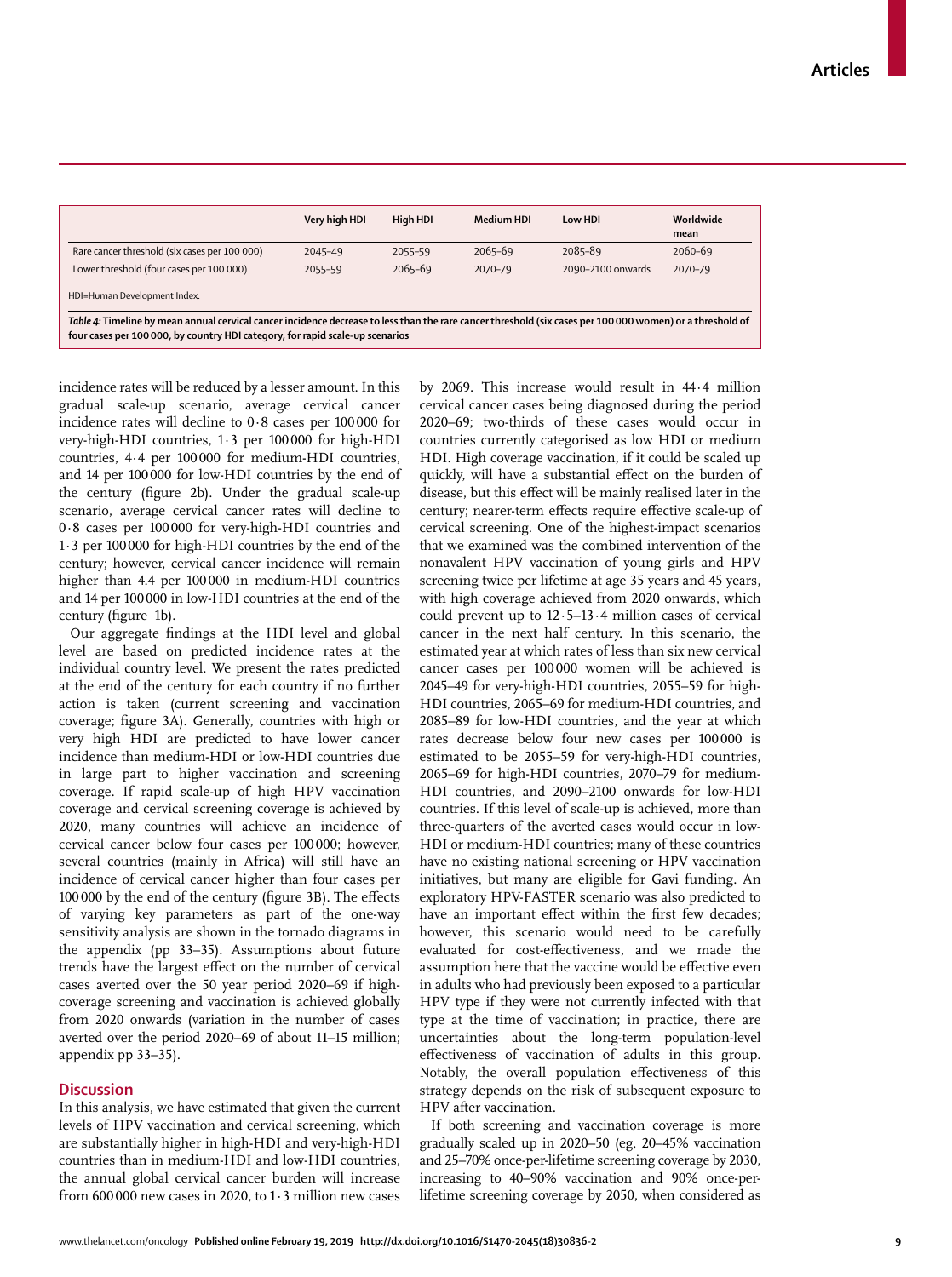average coverage over HDI categories), we found that average annual cervical cancer incidence rates will remain higher than 4·4 per 100 000 in medium-HDI countries and 14 per 100 000 in low-HDI countries. Therefore, in the absence of rapid scale-up, a reduction in cervical cancer incidence to four per 100000 will be delayed in countries

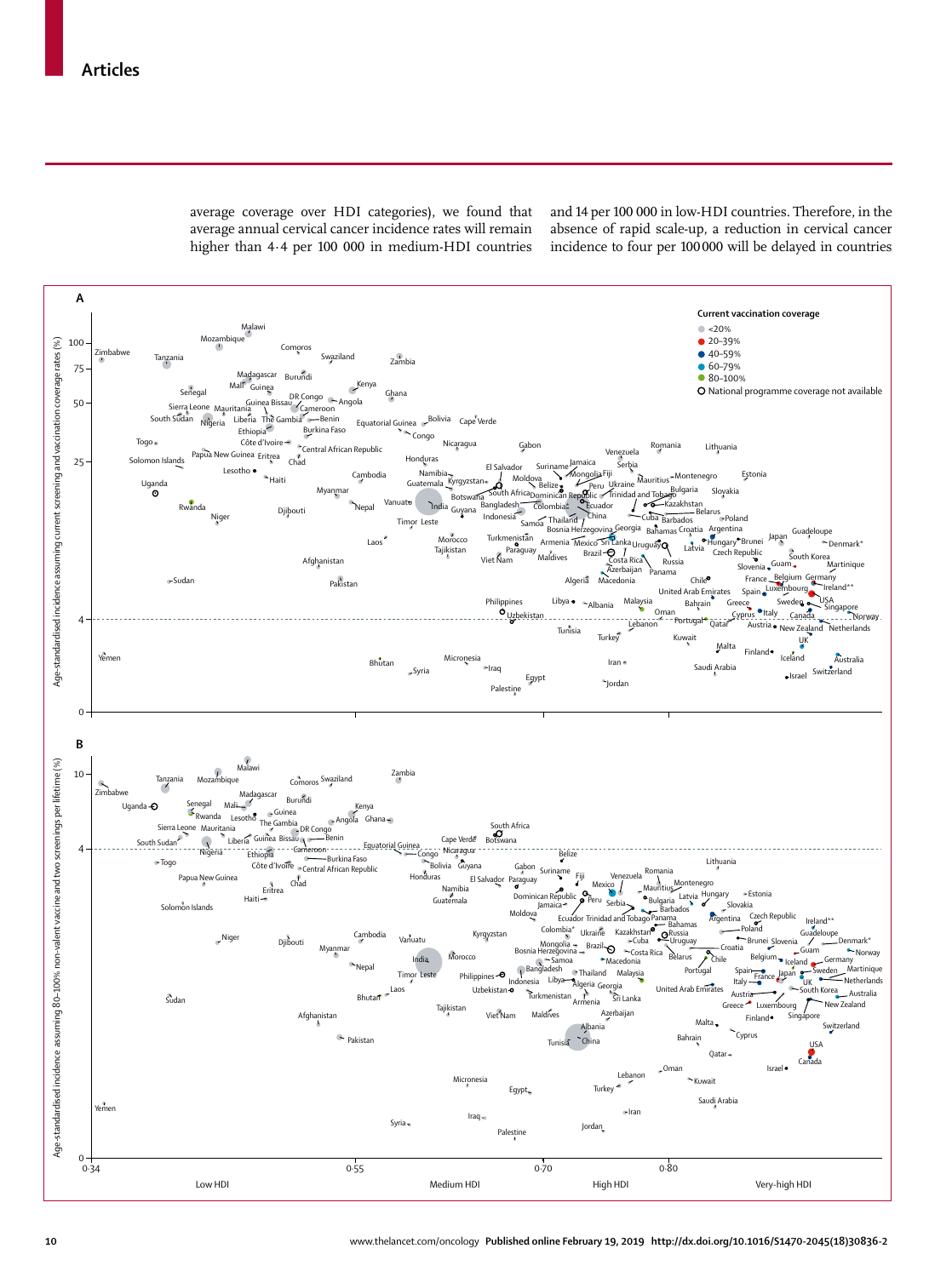with low and medium HDI, and, unfortunately, disparities in cervical cancer rates will still persist at the end of the century. Furthermore, we found that some countries in eastern Africa are not likely to achieve rates of less than four cases per 100000 by the end of the century, even if high-coverage HPV vaccination and cervical screening coverage twice per lifetime could be achieved by 2020. Therefore, for these countries, other interventions will probably be required, such as HIV control (since the risk of HPV progression to cervical cancer is increased in women with HIV) and more frequent screening. It should also be noted that considerable disparities also exist within countries, even in very-high-HDI or high-HDI countries, and our findings for the average rates of cervical cancer in a country or HDI category do not imply that elimination will be achieved in all high-risk subgroups within countries. Therefore, achieving equity of outcomes should continue to be a priority.

Our study has several strengths. The model used for this evaluation is a comprehensive dynamic model of HPV transmission, vaccination, and cervical screening, capturing the effects of herd protection and detailed screening management. The model has been validated across diverse populations,<sup>17,18,26</sup> and was also validated against independent model predictions of the longer-term effect of Gavi targets on cancer cases averted $27$  (appendix p 20). The model incorporated a detailed trends analysis incorporating data from 37 cancer registries from 20 high-density countries in eight regions that represented populations from low-HDI, medium-HDI, high-HDI, and very-high-HDI categories.

#### *Figure 3:* **Age-standardised incidence rate of cervical cancer predicted for the year 2099 given current screening and vaccination (A) or with 80–100% HPV9 coverage and two screenings per lifetime achieved with rapid scale-up in all countries from 2020 onwards (B)**

Age-standardised incidence rate was calculated using the 2015 world female population for ages 0–84 years.<sup>19</sup> (A) The y-axis represents the ASR of cervical cancer (using the 2015 world female population) on a log scale in the year 2099, once the full impact of any existing programmes have been considered and taking into account in statistical trends (rates not comparable to GLOBOCAN 2012 directly for this reason); the size of the circles represent the cumulative case numbers of cervical cancer over 2020–69 given current screening and vaccination coverage. (B) The y-axis represents the burden with 80–100% nonavalent vaccine coverage and two screenings per lifetime is achieved rapidly in all countries from 2020 onwards. The x-axis shows the HDI as reported in the 2016 Human Development Report. Countries with either no current national HPV vaccination programme, or with a current programme but less than 20% coverage are shaded grey; countries with 20–39% coverage are shaded red; countries with 40–59% coverage are shaded blue; countries with 60–79% coverage are shaded light blue; countries with 80–100% coverage are shaded green; and countries with a national programme but no reported coverage are unshaded. HDI estimates for North Korea, Somalia, Puerto Rico, and Réunion (France) were not available from the Human Development Report, and they are therefore not included in this subgroup analysis (although country-level predictions for these countries are presented in the appendix pp 21–31). Denmark and Columbia showed a substantial decrease in coverage rates which is captured here. Ireland also showed a decrease in coverage rates,<sup>25</sup> however, this was not explicitly captured in this analysis.Declines reported in these countries are all reflected in the figure. ASR=age-standardised incidence rate. HDI=Human Development Index. HPV=human papillomavirus.

This study also had several limitations and simplified assumptions were made in the analysis. We assumed high vaccine effectiveness at two doses for vaccination of those aged 15 years or younger, and lifetime duration of protection, which is supported by evidence showing more than 95% effectiveness in HPV-naive individuals, and evidence suggesting that vaccine duration of protection will be very long or lifelong.<sup>28</sup> We also considered cross-protection for the bivalent vaccine on the basis of strong evidence of at least 7 years of crossprotection,<sup>29</sup> but assumed that the quadrivalent vaccine and the nonavalent vaccine provided no cross-protection, on the basis of evidence suggesting that quadrivalent cross-protection is likely to be limited to moderate protection against HPV type 31 and modelled analysis suggesting that realistic cross-protective efficacy for the quadrivalent vaccine has minimal effects on health outcomes in vaccinated cohorts.30–33 There is also no evidence to suggest nonavalent vaccine cross-protective efficacy for the remaining non-vaccine-included types. We also did not fully account for geographical differences in sexual behaviour across settings, which will influence the magnitude of herd protection in cohorts offered vaccination and adjacent cohorts. However, we found that herd effects had a relatively small effect on projected averted cancer cases (difference of fewer than 0·5 million in averted cases during 2020–69 when disregarding herd effects) and no observable change in the timeline for rates reaching four cases per 100 000 when considering the global mean. By contrast, uncertainties in trends analysis, which accounts for potential changes in sexual behaviour over time, cofactors in HPV progression, and other factors (appendix pp 33–35) had a more substantial effect on the timeline to elimination and the burden of cervical cancer during 2020–69 (>3 million variation in averted cases in upper *vs* lower trend assumptions).

We also found that the timing for achieving elimination threshold rates was sensitive to the population structure used to estimate the age-standardised rate. For this analysis, we chose to use the 2015 world female population for both year and age standardisation, although we considered how our predictions would vary if we used the Segi world population, or the 2030 world female population for age standardisation (appendix pp 36–41). This emphasises the importance of clarity in the expected population standardisation process in establishing elimination thresholds for cervical cancer incidence. We also made a simplifying assumption that very-high-HDI and high-HDI countries that have already implemented an HPV vaccination programme did so in the year 2010, and we did not consider the effect of catchup programmes, the change to nonavalent vaccination (which has occurred in some countries), or changes to more effective primary HPV-based screening, which means we might have underestimated the timeline to elimination for some very-high-HDI and high-HDI countries (appendix pp 16–18).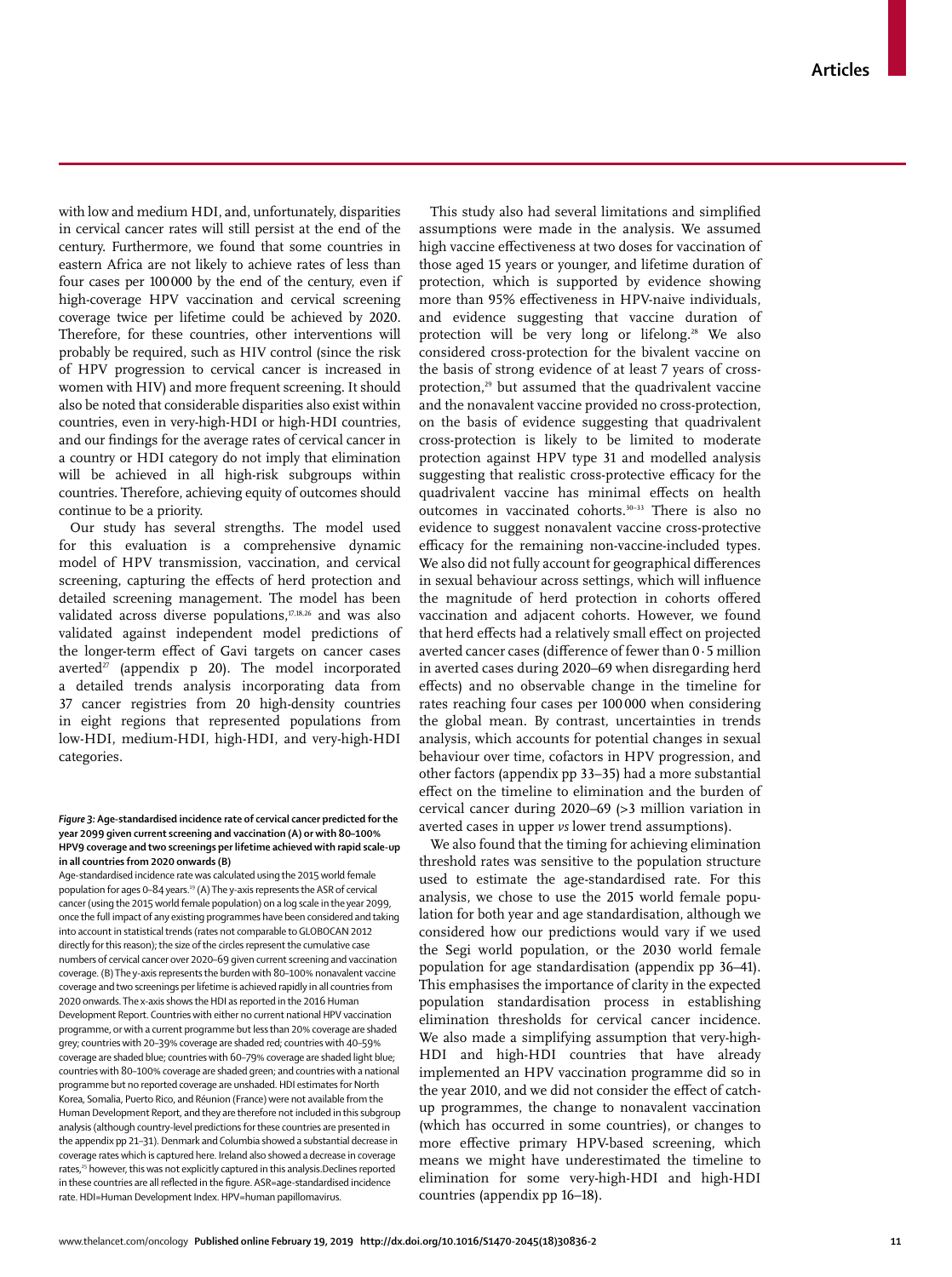For more on **The Global Initiative for Cancer Registry**  see http://gicr.iarc.fr

In the HPV-FASTER scenario, we made the assumption that a vaccination coverage of 70% for both female and male individuals aged 16–49 years would be achieved globally by 2020; three doses are required to achieve effective vaccination in this age group. However, even in developed settings, vaccination of the adult population does not reach the level of coverage achieved in childhood and adolescent programmes. For instance, in the USA, although pregnant women are recommended to receive vaccines for influenza and diphtheria, tetanus, and pertussis, both of which require only one dose for full efficacy, uptake of such vaccines in pregnant women is only about 50% in the USA,<sup>34,35</sup> despite their frequent attendance for various prenatal screening visits, with similarly low coverage in Australia.<sup>36</sup> Successfully providing three doses of the HPV vaccine with appropriate spacing of doses to women or men is likely to be even more challenging, particularly in less developed regions. One important consideration with regard to HPV-FASTER is the number of doses required to vaccinate females and males aged 16–45 years, particularly given that vaccine supply is in shortfall to demand.6 Achieving 70% coverage in these age groups in the year 2020 would require over 6 billion HPV doses (assuming a three-dose schedule is required in adults).

We did not explicitly account for country-specific HIV prevalence in our analysis, although country-specific estimates accounted for current burden of cervical cancer. The worldwide prevalence of HIV in adults (aged 15–49 years) is 0·8%; however, in some countries in sub-Saharan Africa, HIV prevalence is as high as 18–27%.37,38 A study in South Africa in a population with high HIV prevalence found that see-and-treat screening with HPV testing was effective in reducing cervical intraepithelial neoplasia grade 2+ within 12 months after effective treatment.<sup>39</sup> The present study assumes that women with HIV would have the same incidence of high-grade dysplasia lesions and respond equally well to treatment as their HIV-negative counterparts. Evidence to support these assumptions is mixed<sup>39-43</sup> and importantly does not account for the impact of effective antiretroviral therapy for HIV treatment initiated early in the disease course with sustained HIV suppression over decades. WHO has recommended more frequent screening in women who are HIV positive, which we have not explicitly considered here;<sup>44</sup> in this sense, our predictions for the effect of screening could be considered conservative. Taking all these factors together, the effectiveness of screening in populations with high HIV prevalence might differ from what we have presented. More clinical data from LMICs on the effectiveness of HPV-based screening will be essential to better inform future analyses.

We used GLOBOCAN estimates for cervical cancer rates in 2012. Owing to the continued paucity of highquality, population-based cancer registries in LMICs, incidence data in many countries remain either non-existent or have problems of incompleteness or validity, and when there is no local information, GLOBOCAN estimates rely on extrapolations from neighbouring settings. The Global Initiative for Cancer Registry is a partnership that attempts to redress this situation by supporting the development of robust data from population-based cancer registries to inform local cancer control planning. We also assumed in our most optimistic scenarios that rapid scale-up to high global vaccination coverage rates (≥80%) is achievable. Some LMICs have introduced national HPV vaccination programmes with high coverage, including Bhutan and Rwanda, with Rwanda achieving more than 95% threedose coverage since 2010.<sup>4</sup> A one-dose vaccination trial is ongoing,45 and if non-inferiority is shown, this strategy is likely to greatly facilitate an increase in coverage. Additionally, delivery of vaccines either as part of childhood immunisation schedules or in the antenatal setting<sup>46</sup> could increase the potential for high global coverage, given that other antenatal vaccines have achieved more than 80% coverage in many low-income settings.<sup>47</sup> However, evidence for the safety and effectiveness for delivery of vaccines in early childhood or in the antenatal setting would be required.

We also made some assumptions about future adherence to cervical screening. There are cultural, logistical, and financial barriers to scaling up cervical screening coverage in many settings, and providing access to screening tests and quality colposcopy, pathology, and precancer treatment procedures can present a substantial challenge. Cervical screening guidelines released by ASCO in 2016<sup>2</sup> recommend HPV testing at least one to three times per lifetime across all settings, with more frequent screening in settings with more access to resources. Self-collection for HPV testing has also been shown to be acceptable for women across many settings, and the sensitivity and specificity of PCR-tested self-collected samples compared with clinician-collected samples is favourable.<sup>48,49</sup> The HPV test has also been listed as an essential diagnostic test by WHO,<sup>50</sup> and if organisations can help to provide this key diagnostic at an affordable price, it could help to facilitate the roll-out of screening in these settings.

Although we did not explicitly estimate mortality in this study, cervical cancer incidence reductions will have an eventual impact on cause-specific mortality; in addition, cervical screening is likely to have some benefits in terms of survival improvements because of downstaging of detected cancer. Screening is required for a substantial effect on cervical cancer mortality to be observed before 2040, because our predictions imply that vaccine effect on cervical cancer will not be substantial until after 2040.

We did not explicitly estimate the impact of HPV vaccination on other HPV-related cancers over the course of the century, and it should be noted that the burden of disease for other HPV-related anogenital and oropharyngeal cancers in both males and females will be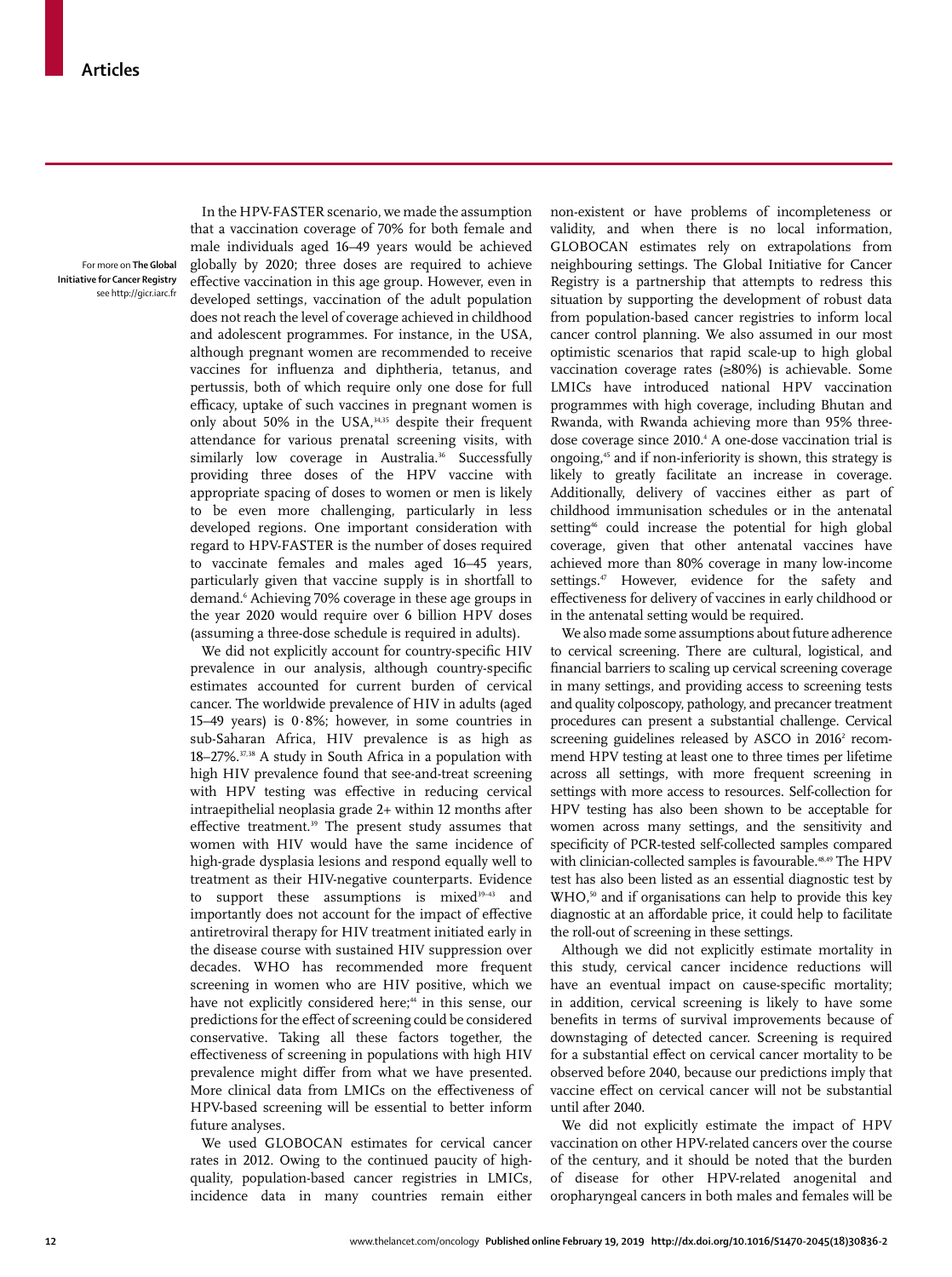favourably affected if massive high-coverage global scale-up of high-coverage HPV vaccination can be achieved.

In conclusion, our findings show that a failure to expand current programmes to reach the women who would most benefit from cervical cancer prevention strategies will have devastating consequences. Almost 45 million women will be diagnosed with cervical cancer over the next half century, with two-thirds (30 million) of those cases occurring in low-HDI and medium-HDI countries. On the basis of an estimated mortality-toincidence ratio in unscreened populations of around 50%,1 more than half of these cases in countries with medium or low development would be expected to be fatal in the absence of improvements in treatment services, and thus our findings imply that up to 15 million deaths from cervical cancer could occur in low-HDI and medium-HDI countries. WHO has called for urgent action to scale up implementation of proven measures towards achieving the elimination of cervical cancer as a global public health problem, including vaccination against HPV, screening and treatment of pre-cancer, early detection and prompt treatment of early invasive cancers, and palliative care. A draft global strategy to accelerate cervical cancer elimination, with goals and targets for the period 2020–30, will be considered at the World Health Assembly in 2020. The findings presented here have helped inform initial discussions of elimination targets, and ongoing comparative modelling with other groups is supporting the development of the final goals and targets for cervical cancer elimination.

#### **Contributors**

KTS contributed to the study design, model evaluation, data analysis, and data interpretation, created the figures, and led the write-up. JS contributed to the study design, led the statistical trends analysis, and contributed to data analysis, data interpretation, and the write-up. MC contributed to the study design, Policy1-Cervix model development, figure development, data analysis, data interpretation, and the write-up. MAS contributed to the study design, figure development, data analysis, data interpretation, and the write-up. J-BL contributed to the study design, figure development, and data interpretation. IS contributed to the study design, statistical trends analysis, data interpretation, and the write-up. PEC contributed to the study design and data interpretation, provided overall advice on policy-relevant scenarios, and contributed to the write-up. FB contributed to the study design, conceived the statistical trends component, contributed to data interpretation, provided overall advice on policy-relevant scenarios, and contributed to the write-up. KC conceived the study and oversaw all aspects of study design, model evaluation, data analysis, data interpretation, figure design, and the write-up.

## **Declaration of interests**

KTS, PEC, MC, MAS, J-BL, and KC report grants from the National Health and Medical Research Council during the conduct of the study. MC is an investigator and KC is co-Principal Investigator on an investigator-initiated trial of cytology and primary HPV screening in Australia (Compass; ACTRN12613001207707 and NCT02328872), which is conducted and funded by the VCS Foundation, a government-funded health promotion charity; the VCS Foundation has received equipment and a funding contribution for the Compass trial from Roche Molecular Systems and Ventana, USA. However, neither KC, MC, nor their institution on their behalf (Cancer Council New South Wales) receive direct or indirect funding from industry for Compass Australia or any

other project. PEC has received at reduced or no cost HPV tests and assays for research from Roche, Becton Dickinson, Cepheid, and Arbor Vita Corporation. FB and IS declare no competing interests.

#### **Acknowledgments**

We thank Prof Valerie Beral, Adam Keane, and Eleonora Feletto, who provided helpful comments. Partial funding for this work was obtained from the National Health and Medical Research Council (NHMRC) Australia, including an NHMRC Career Development Fellowship for KC (APP1007994) and an NHMRC Centre of Excellence for Cervical Cancer Control (APP1135172).

#### **References**

- 1 Ferlay J, Soerjomataram I, Dikshit R, et al. Cancer incidence and mortality worldwide: sources, methods and major patterns in GLOBOCAN 2012. *Int J Cancer* 2015; **136:** E359–86.
- Jeronimo J, Castle PE, Temin S, et al. Secondary prevention of cervical cancer: ASCO resource-stratified clinical practice guideline. *J Glob Oncol* 2016; **0:** JGO006577.
- 3 Gakidou E, Nordhagen S, Obermeyer Z. Coverage of cervical cancer screening in 57 countries: low average levels and large inequalities. *PLoS Med* 2008; **5:** e132.
- 4 Bruni L, Diaz M, Barrionuevo-Rosas L, et al. Global estimates of human papillomavirus vaccination coverage by region and income level: a pooled analysis. *Lancet Glob Health* 2016; **4:** e453–63.
- 5 Gavi, The Vaccine Alliance. Supply and procurement roadmap: human papilloma virus vaccine, 2017. https://www.gavi.org/library/ gavi-documents/supply-procurement/hpv-supply-and-procurement- -roadmap/ (accessed Aug 12, 2018).
- 6 UNICEF Supply Division. Human papillomavirus vaccine supply and demand update. 2018. https://www.unicef.org/supply/files/ HPV\_2\_Status\_Update.pdf (accessed Oct 16, 2018).
- Bray F, Jemal A, Grey N, Ferlay J, Forman D. Global cancer transitions according to the Human Development Index (2008–2030): a population-based study. *Lancet Oncol* 2012; **13:** 790–801.
- 8 Dhillon PK, Yeole BB, Dikshit R, Kurkure AP, Bray F. Trends in breast, ovarian and cervical cancer incidence in Mumbai, India over a 30-year period, 1976-2005: an age-period-cohort analysis. *Br J Cancer* 2011; **105:** 723–30.
- 9 Bray F, Lortet-Tieulent J, Znaor A, Brotons M, Poljak M, Arbyn M. Patterns and trends in human papillomavirus-related diseases in central and eastern Europe and central Asia. *Vaccine* 2013; **31:** H32–45.
- 10 Wabinga HR, Nambooze S, Amulen PM, Okello C, Mbus L, Parkin DM. Trends in the incidence of cancer in Kampala, Uganda 1991–2010. *Int J Cancer* 2014; **135:** 432–39.
- Hall MT, Simms KT, Lew J-B, et al. The projected timeframe until cervical cancer elimination in Australia: a modelling study. *Lancet Public Health* 2018; published online Oct 2. http://dx.doi. org/10.1016/S2468-2667(18)30183-X.
- 12 Gatta G, van der Zwan JM, Casali PG, et al. Rare cancers are not so rare: the rare cancer burden in Europe. *Eur J Cancer* 2011; **47:** 2493–511.
- 13 Australian Government. Rare and less common cancers. 2014. https://canceraustralia.gov.au/about-us/news/rare-and-lesscommon-cancers (accessed Sept 24, 2018).
- 14 Lew J-B, Simms KT, Smith MA, et al. Primary HPV testing versus cytology-based cervical screening in women in Australia vaccinated for HPV and unvaccinated: effectiveness and economic assessment for the National Cervical Screening Program. *Lancet Public Health* 2017; **2:** e96–107.
- 15 Canfell K, Lew JB, Smith M, Walker R. Cost-effectiveness modelling beyond MAVARIC study end-points. In: Kitchener HC, Blanks R, Cubie H, et al, eds. MAVARIC: a comparison of automation-assisted and manual cervical screening: a randomised controlled trial. Health Technology Assessment. *Health Technol Assess* 2011; **15:** 1–170.
- Kitchener HC, Canfell K, Gilham C, et al. The clinical effectiveness and cost-effectiveness of primary human papillomavirus cervical screening in England: extended follow-up of the ARTISTIC randomised trial cohort through three screening rounds. *Health Technol Assess* 2014; **18:** 1–196.
- Lew J-B, Simms K, Smith M, Lewis H, Neal H, Canfell K, Effectiveness modelling and economic evaluation of primary HPV screening for cervical cancer prevention in New Zealand. *PLoS One* 2016; **11:** e0151619.